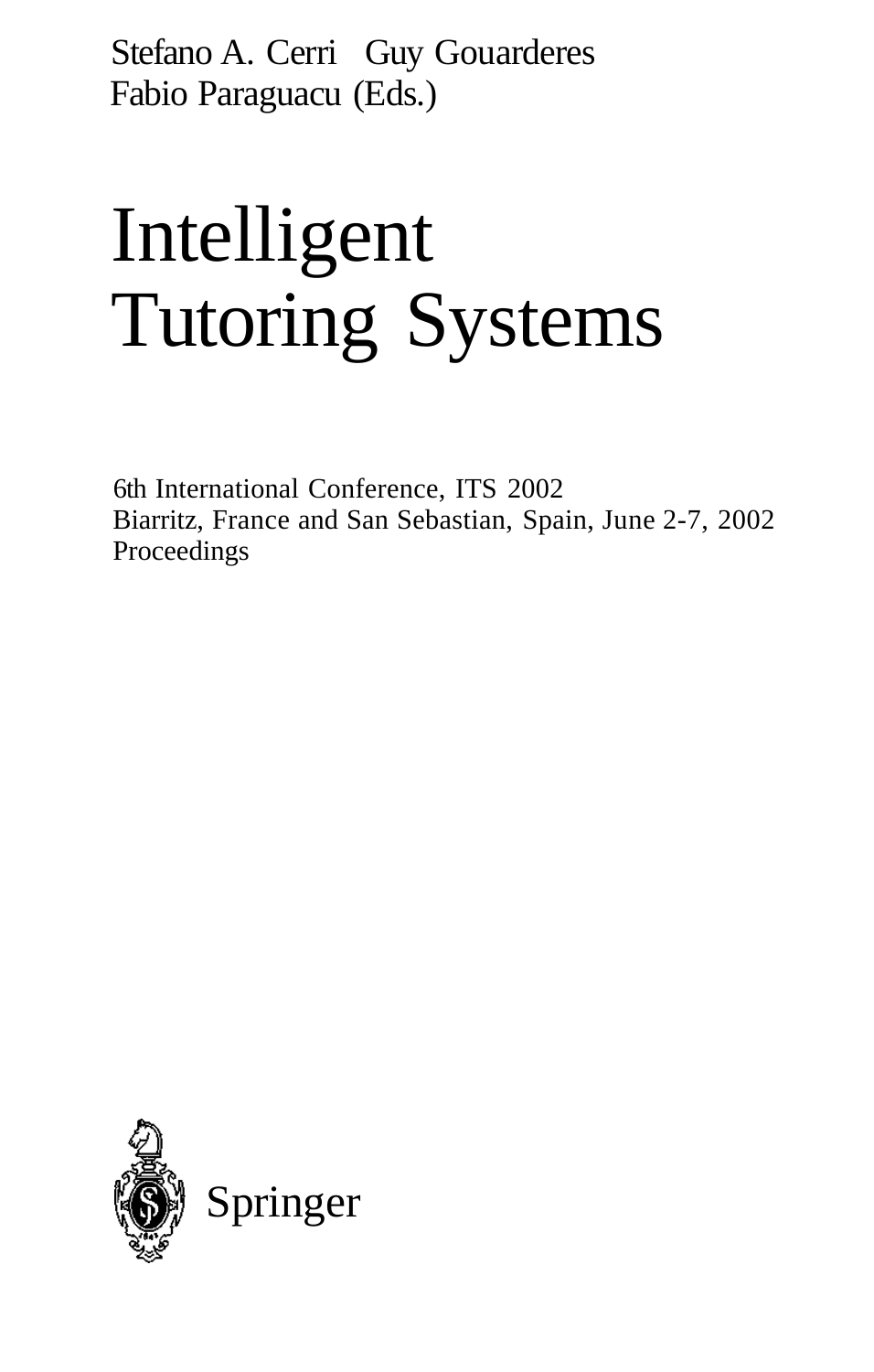## Table of Contents

## Invited Presentation

# Invited Papers

| Living with Agents: Prom Human-Agent Teamwork to Cognitive                                                                                                                                                                                       |  |
|--------------------------------------------------------------------------------------------------------------------------------------------------------------------------------------------------------------------------------------------------|--|
| Jeffrey M. Bradshaw                                                                                                                                                                                                                              |  |
| Computational Humor entertainment is a series of the series of the series of the contract of the contract of the series of the series of the series of the series of the series of the series of the series of the series of t<br>Oliviero Stock |  |
| Large-Scale Introduction of E-learning at Universities throughout                                                                                                                                                                                |  |
| Fred Mulder, Jos Rikers, Piet Henderikx                                                                                                                                                                                                          |  |
| Frederic Koriche                                                                                                                                                                                                                                 |  |
| ITS, Agents, BDI, and Affection: Trying to Make a Plan Come Together  8<br>Rosa Maria Vicari                                                                                                                                                     |  |

#### Agents

#### Social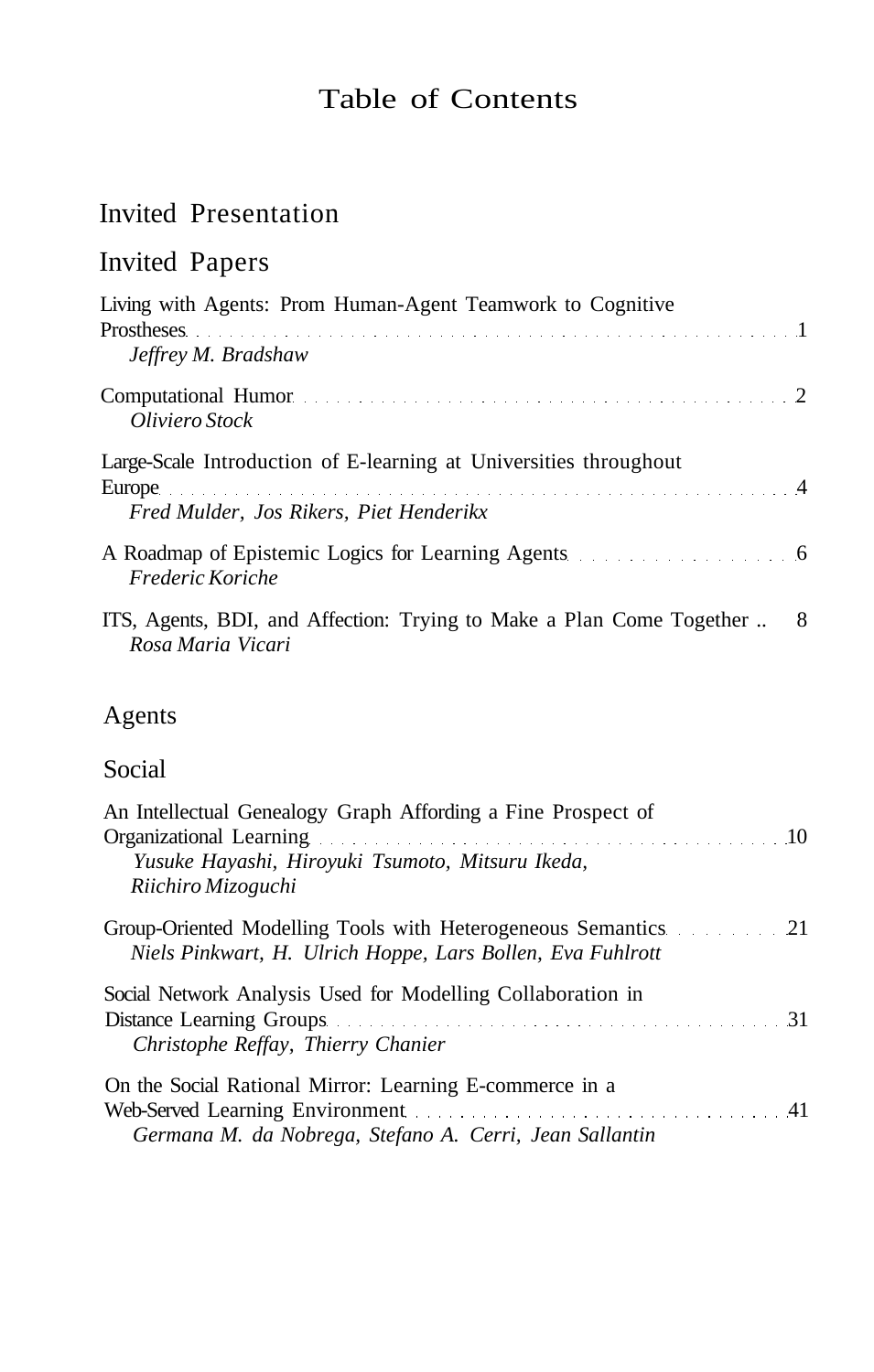#### Collaboration

| Including Malicious Agents into a Collaborative Learning<br>Natalia Lopez, Manuel Nunez, Ismael Rodriguez, Fernando Rubio                                     |
|---------------------------------------------------------------------------------------------------------------------------------------------------------------|
| Learning with Virtual Agents: Competition and Cooperation in AMICO 61<br>Dorothee Rasseneur, Elisabeth Delozanne, Pierre Jacoboni,<br><b>Brigitte Grugeon</b> |
| Alke Martens, Adelinde M. Uhrmacher                                                                                                                           |
| <b>Technologies</b>                                                                                                                                           |
| Vladan Devedzic, Andreas Harrer                                                                                                                               |
| Cassia Trojahn dos Santos, Rejane Frozza, Alessandra Dhamer,<br>Luciano Paschoal Gaspary                                                                      |
| Developing Distributed Intelligent Learning Environment with JADE -<br>Ricardo Azambuja Silveira, Rosa Maria Vicari                                           |

#### Architectures

# Rules, Patterns, Hypermedia

| A Web-Based Intelligent Tutoring System Using Hybrid Rules as Its<br>Representational Basis entertainment and the settlement of the settlement of the settlement of the settlement of the settlement of the settlement of the settlement of the settlement of the settlement of the settlement of t |  |
|-----------------------------------------------------------------------------------------------------------------------------------------------------------------------------------------------------------------------------------------------------------------------------------------------------|--|
| Jim Prentzas, Ioannis Hatzilygeroudis, John Garofalakis                                                                                                                                                                                                                                             |  |
| Using Vector-Space Model in Adaptive Hypermedia for Learning 129<br>Jaakko Kurhila, Matti Lattu, Anu Pietild                                                                                                                                                                                        |  |
| A System for the Specification and Development of an Environment<br>for Distributed CSCL Scenarios expansion of the state of the state of the state of the state of the state of the state of the state of the state of the state of the state of the state of the state of the state of the state  |  |
| M.F. Verdejo, B. Barros, T. Read, M. Rodriguez-Artacho                                                                                                                                                                                                                                              |  |
| Modelling of an Adaptive Hypermedia System Based on Active Rules 149<br>Hussein Raad, Bernard Causse                                                                                                                                                                                                |  |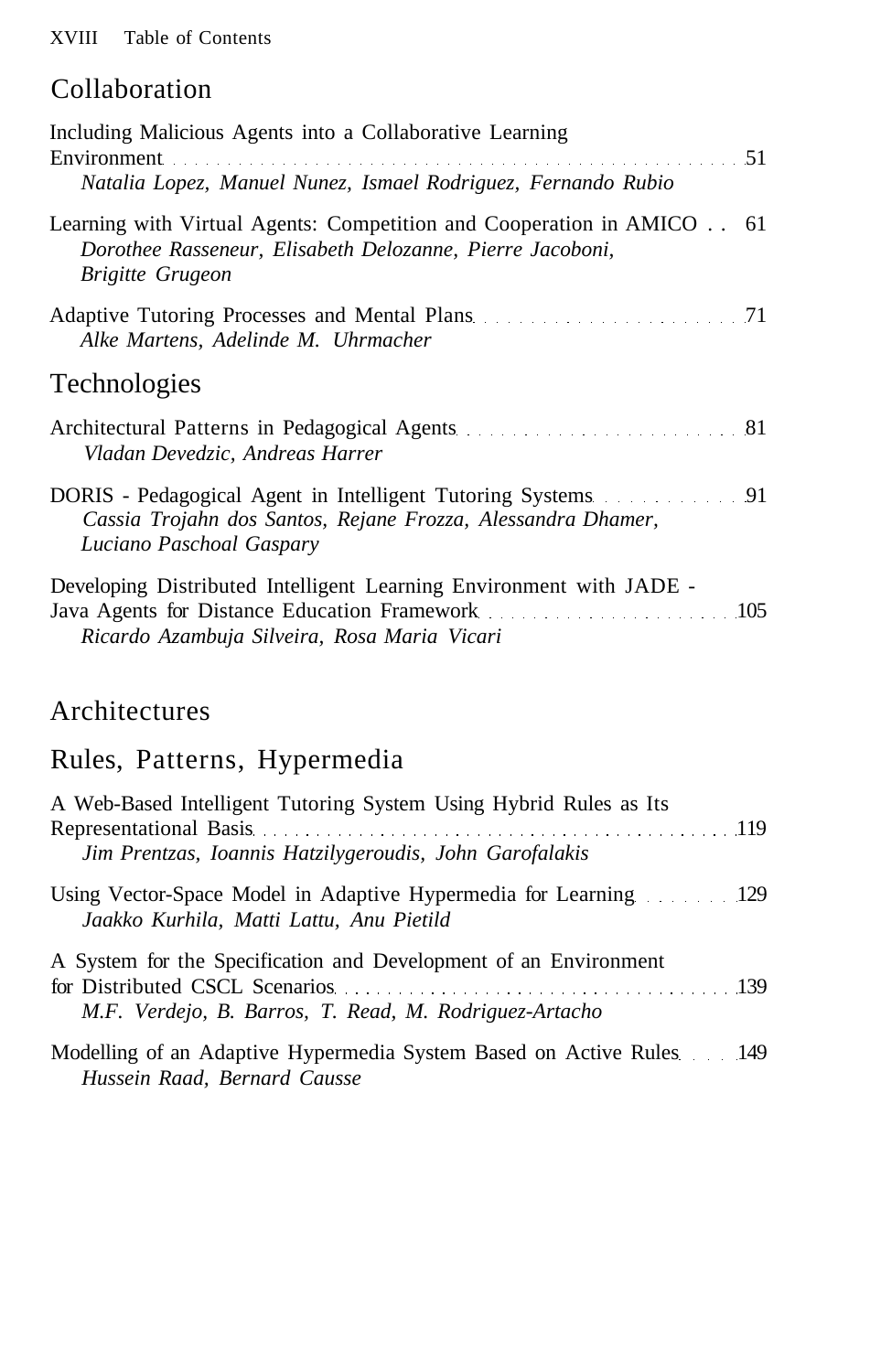#### Domain Oriented

| The Architecture of Why2-Atlas: A Coach for Qualitative Physics<br>. 158                                                                                                                                             |  |
|----------------------------------------------------------------------------------------------------------------------------------------------------------------------------------------------------------------------|--|
| Kurt VanLehn, Pamela W. Jordan, Carolyn P. Rose, Dumisizwe Bhembe,<br>Michael Bottner, Andy Gaydos, Maxim Makatchev,<br>Umarani Pappuswamy, Michael Ringenberg, Antonio Rogue,<br>Stephanie Siler, Ramesh Srivastava |  |
| Integrating Multimedia Technology, Knowledge Based System and<br>Speech Processing for the Diagnostic and Treatment of Developmental<br>Dyslexia 168                                                                 |  |
| L. Moreno, C. Gonzalez, V. Munoz, J. Estevez, R. Aguilar,<br>J. Sanchez, J. Sigut, J. Pineiro                                                                                                                        |  |
| The Aplusix-Editor: A New Kind of Software for the Learning of                                                                                                                                                       |  |
| Jean-Francois Nicaud, Denis Bouhineau, Thomas Huguet                                                                                                                                                                 |  |
| Knowledge Acquisition, Reuse                                                                                                                                                                                         |  |
| Khalid Rouane, Claude Frasson, Marc Kaltenbach                                                                                                                                                                       |  |
| Generating Intelligent Tutoring Systems from Reusable Components<br>Eman El-Sheikh, Jon Sticklen                                                                                                                     |  |
| Evaluating and Revising Courses from Web Resources Educational. 208<br>Daniele Herin, Michel Sala, Pierre Pompidor                                                                                                   |  |
| Web                                                                                                                                                                                                                  |  |
| Dynamics                                                                                                                                                                                                             |  |
| Adaptive Postviewer for Constructive Learning in Hyperspace 219<br>Akihiro Kashihara, Kunitaka Kumei, Shinobu Hasegawa,<br>Junichi Toyoda                                                                            |  |
| Adopting Warrell ration Companient of a Distributed Web Deard                                                                                                                                                        |  |

Adaptive Visualization Component of a Distributed Web-Based Adaptive Educational System 229 *Peter Brusilovsky, Hoah-Der Su*

Dynamic Profiling in a Real-Time Collaborative Learning Environment . . . 239 *Jaakko Kurhila, Miikka Miettinen, Petri Nokelainen, Henry Tirri*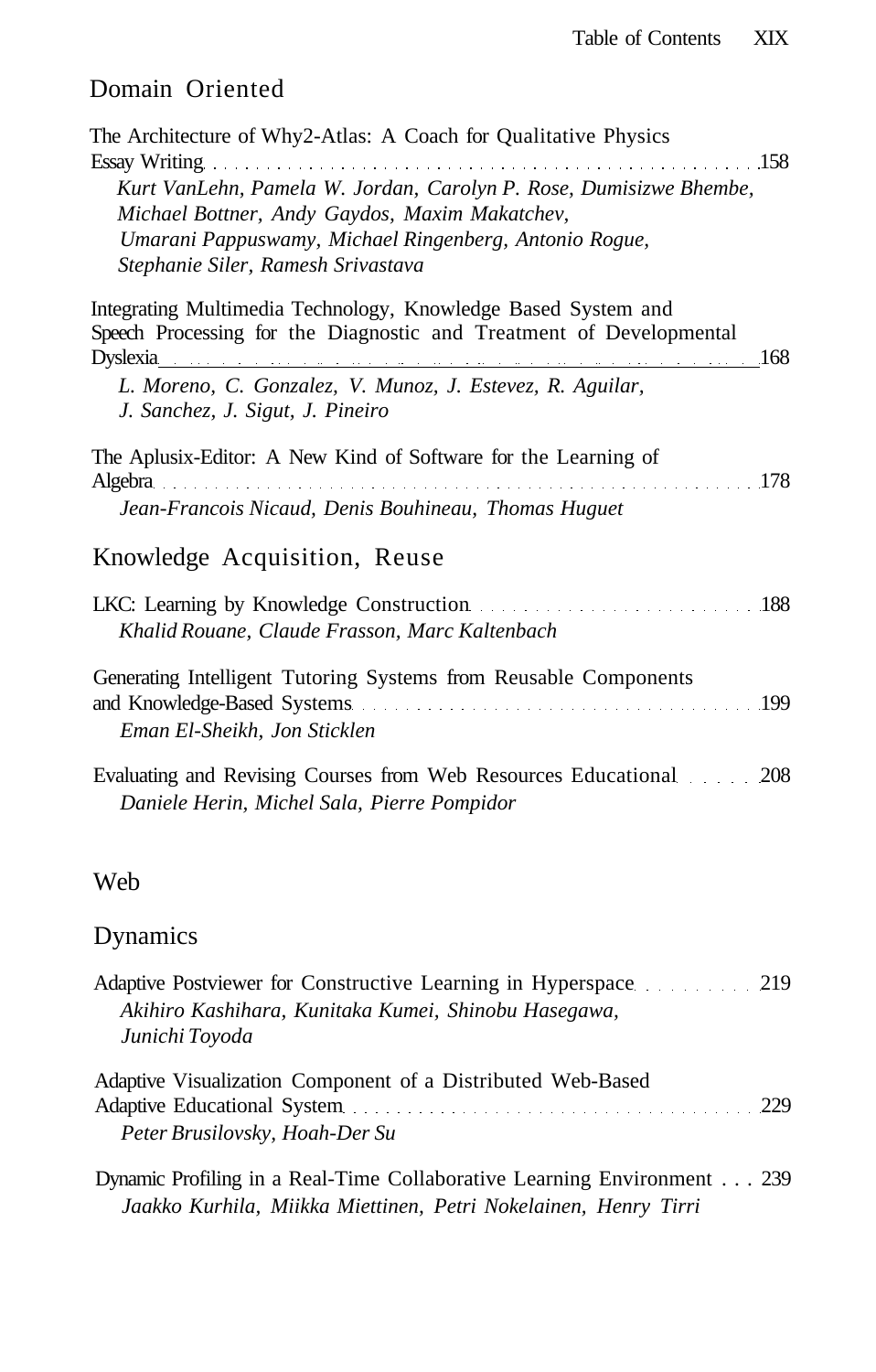| Dynamic Generation of an Interface for the Capture of Educational<br>Metadata 249<br>Issam Rebai, Brigitte de La Passardiere                            |
|---------------------------------------------------------------------------------------------------------------------------------------------------------|
| Ontologies                                                                                                                                              |
| Ontology-Centered Personalized Presentation of Knowledge<br>Stefan Trausan-Matu, Daniele Maraschi, Stefano Cerri                                        |
| Lora Aroyo, Darina Dicheva, Alexandra Cristea                                                                                                           |
| Hypermedia Environment for Learning Concepts Based on<br>Cecile Meyer                                                                                   |
| Training                                                                                                                                                |
| Towards a Specification of Distributed and Intelligent Web Based<br>Claus Moebus, Bernd Albers, Stefan Hartmann, Heinz-Juergen Thole,<br>Jochen Zurborg |
| A Virtual Assistant for Web-Based Training in Engineering Education  301<br>Frederic Geoffroy, Esma Aimeur, Denis Gillet                                |

| Web-Based ITS for Training System Managers on the |  |
|---------------------------------------------------|--|
| Computer Intrusion 311                            |  |
| Chong-woo Woo, Jin-woo Choi, Martha Evens         |  |

## Evaluation

# Cognition

| A La Recherche du Temps Perdu, or As Time Goes By: Where Does the |
|-------------------------------------------------------------------|
|                                                                   |
| Jack Mostow, Greg Aist, Joseph Beck, Raghuvee Chalasani,          |
| Andrew Cuneo, Peng Jia, Krishna Kadaru                            |
|                                                                   |
| An Empirical Assessment of Comprehension Fostering Features in an |
|                                                                   |
| Santosh A. Mathan, Kenneth R. Koedinger                           |
|                                                                   |
| Pilot-Testing a Tutorial Dialogue System That Supports            |
|                                                                   |
| Vincent Aleven, Octav Popescu, Kenneth Koedinger                  |
|                                                                   |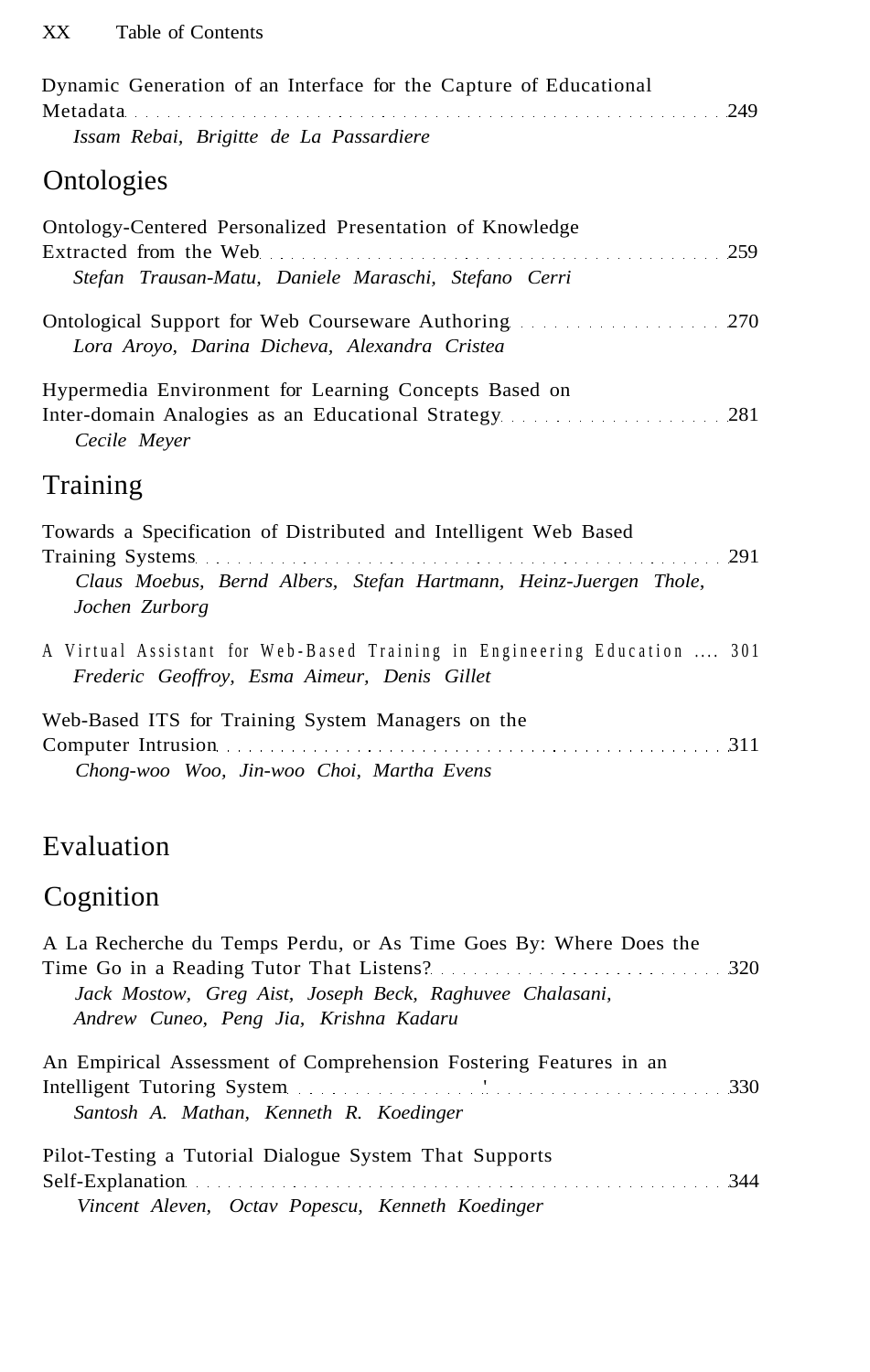| When and Why Does Mastery Learning Work: Instructional |  |
|--------------------------------------------------------|--|
| Experiments with ACT-R "SimStudents" Martin March 255  |  |
| Benjamin MacLaren, Kenneth Koedinger                   |  |

#### Authoring

# Complex Domains

#### Learning

#### Models

| The Design and Implementation of a Graphical Communication Medium<br>Vania Dimiirova, Paul Brna, John Self |  |
|------------------------------------------------------------------------------------------------------------|--|
| Exploring Various Guidance Mechanisms to Support Interaction with<br>Diego Zapata-Rivera, Jim E. Greer     |  |
| Supporting Learning by Opening the Student Model<br>Danita Hartley, Antonija Mitrovic                      |  |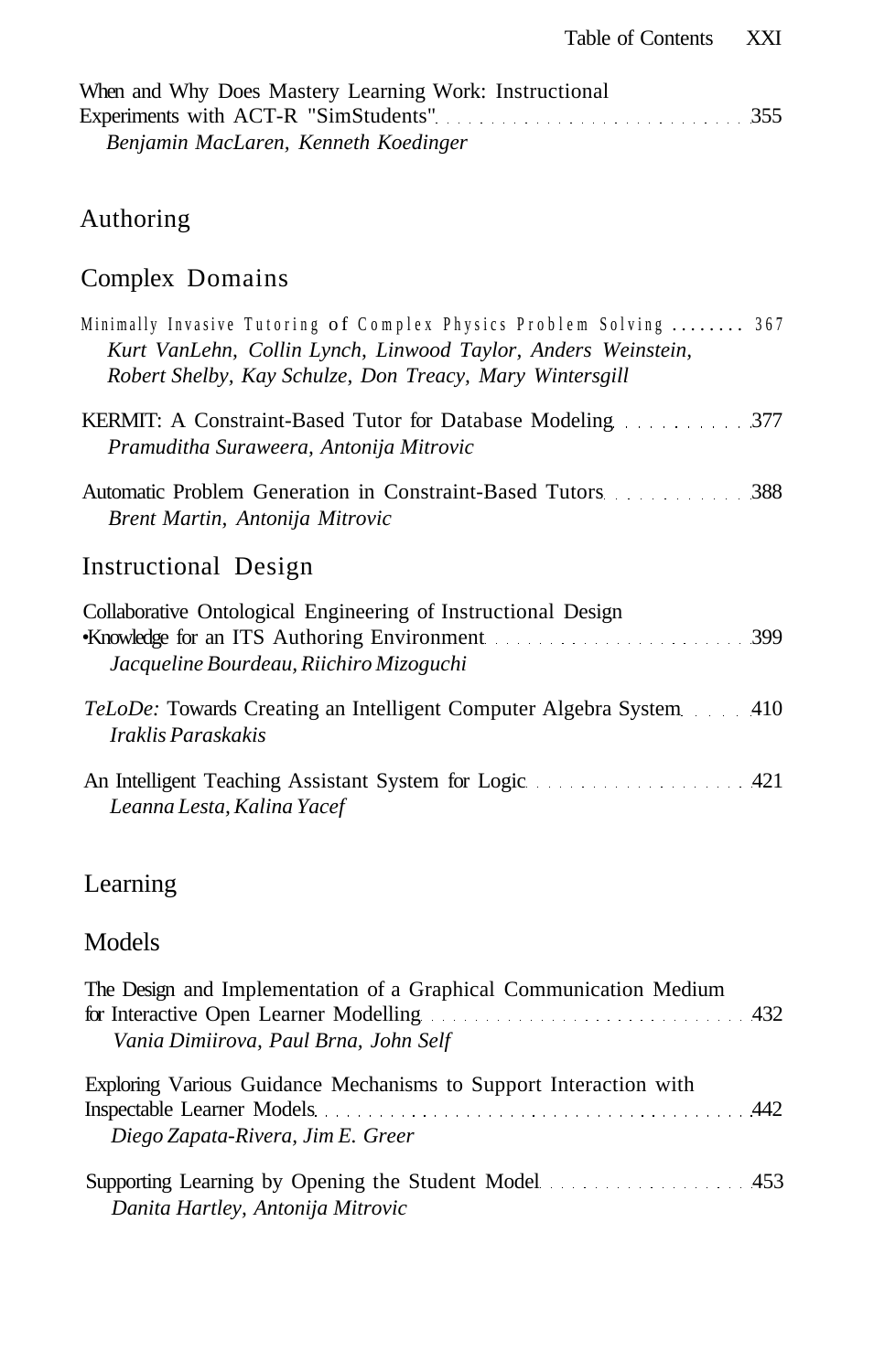| Reasoning about Systems of Physics Equations manufacturers and 463 |  |
|--------------------------------------------------------------------|--|
| Chun Wai Liew, Donald E. Smith                                     |  |

#### Simulation

#### Simulation 1

| Principle Hierarchy Based Intelligent Tutoring System for Common<br>Robert A. Richards                                                                              |
|---------------------------------------------------------------------------------------------------------------------------------------------------------------------|
| Michel Aka, Claude Frasson                                                                                                                                          |
| Cognitive Modelling Approach to Diagnose Over-Simplification in<br>Andreas Lu'dtke, Claus Mobus, Heinz-Jurgen Thole                                                 |
| Simulation 2                                                                                                                                                        |
| SIMPA: A Training Platform in Work Station Including Computing<br>Laurent Duquesnoy, Jean-Luc Berger, Patrick Prevot,<br>Frangoise Sandoz-Guermond                  |
| Computer Aided Evaluation of Trainee Skills on a Simulator Network  521<br>Michelle Joab, Odette Auzende, Michel Futtersack, Brigitte Bonnet,<br>Patrice Le Leydour |
| Qualitative Assessment on Aeronautical Training with Cognitive<br>Anton Minko, Guy Gouarderes, Orest Popov                                                          |

#### Dialogue

#### Generic

|                 |  | Collaborative Discourse Theory as a Foundation for Tutorial Dialogue  542 |  |  |  |
|-----------------|--|---------------------------------------------------------------------------|--|--|--|
|                 |  | Jeff Rickel, Neal Lesh, Charles Rich, Candace L. Sidner,                  |  |  |  |
| Abigail Gertner |  |                                                                           |  |  |  |

A Hybrid Language Understanding Approach for Robust Selection of Tutoring Goals 552 *Carolyn P. Rose, Dumisizwe Bhembe, Antonio Roque, Stephanie Siler, Ramesh Srivastava, Kurt VanLehn*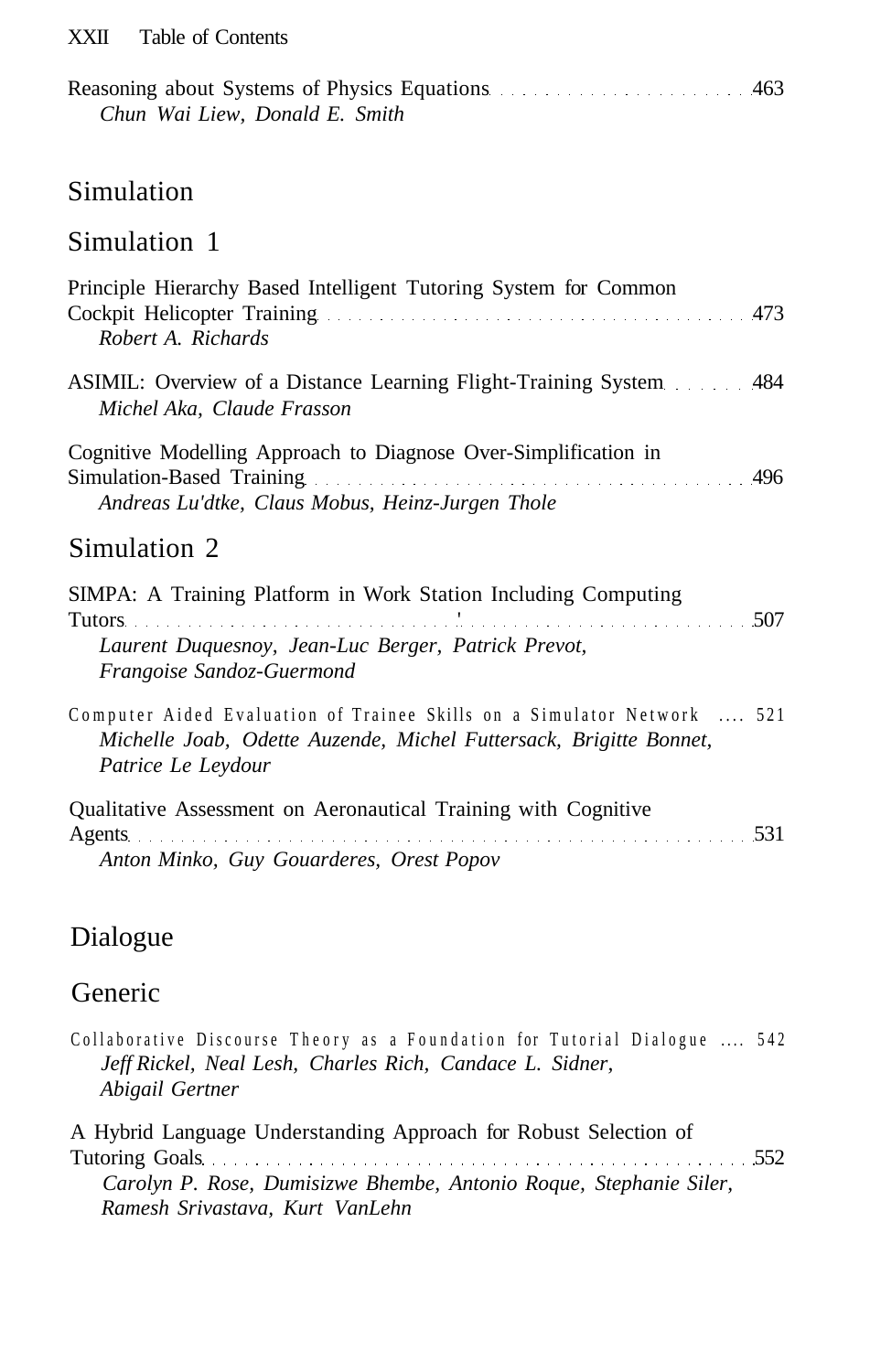| Beyond the Short Answer Question with Research Methods Tutor 562<br>Kalliopi-Irini Malatesta, Peter Wiemer-Hastings, Judy Robertson                         |  |
|-------------------------------------------------------------------------------------------------------------------------------------------------------------|--|
| A 3-Tier Planning Architecture for Managing Tutorial<br>Dialogue 574<br>Claus Zinn, Johanna D. Moore, Mark G. Core                                          |  |
| Specific                                                                                                                                                    |  |
| Teaching Case-Based Argumentation Concepts Using Dialectic<br>Kevin D. Ashley, Ravi Desai, John M. Levine                                                   |  |
| An Intelligent Tutoring System Incorporating a Model of an<br>Experienced Human Tutor<br>1996<br>Neil T. Heffernan, Kenneth R. Koedinger                    |  |
| An Instructional Assistant Agent for Distributed Collaborative<br>Weiqin Chen, Barbara Wasson                                                               |  |
| Social                                                                                                                                                      |  |
| Conflicts in Group Planning: Results from the Experimental Study<br>Patricia Azevedo Tedesco                                                                |  |
| An Approach to Automatic Analysis of Learners' Social Behavior<br>During Computer-Mediated Synchronous Conversations 630<br>Sebastien George, Pascal Leroux |  |
| Going Beyond the Problem Given: How Human Tutors Use<br>Post-practice Discussions to Support Transfer.<br>Sandra Katz, David Allbritton                     |  |
| Conception of a Language Learning Environment Based on the<br>Communicative and Actional Approaches (1996) 651<br>Johan Michel, Jerome Lehuen               |  |
| Deriving Acquisition Principles from Tutoring Principles 661<br>Jihie Kim, Yolanda Gil                                                                      |  |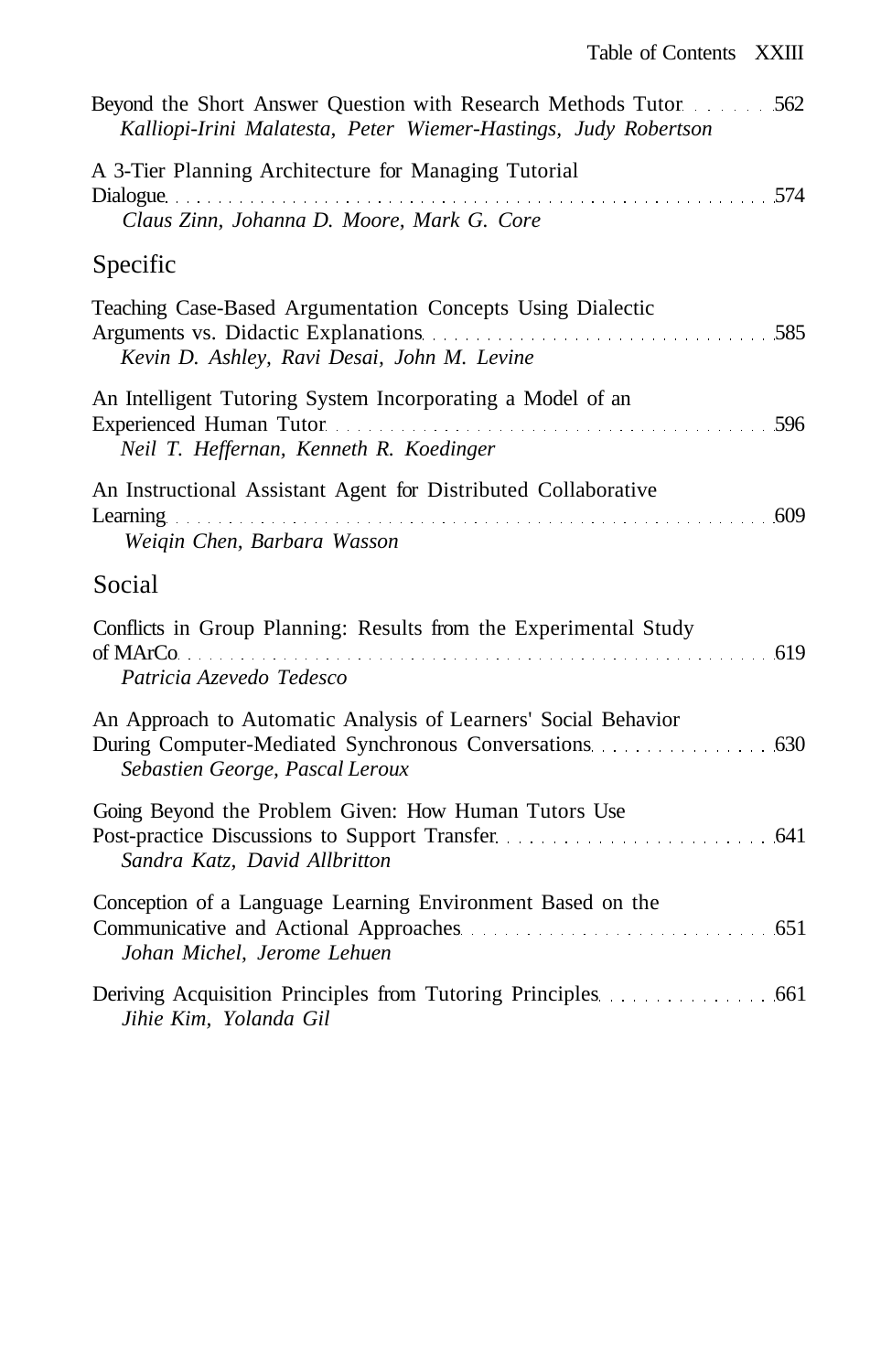## Learning

## Architectures

| Crescendo Bravo, Miguel A. Redondo, Manuel Ortega,<br>M. Felisa Verdejo                                                                                                                                                                                                                                                         |
|---------------------------------------------------------------------------------------------------------------------------------------------------------------------------------------------------------------------------------------------------------------------------------------------------------------------------------|
| A General Platform for Inquiry Learning (1996) 681<br>Beverly Park Woolf, John Reid, Neil Stillings, Merle Bruno,<br>Dan Murray, Paula Reese, Alan Peterfreund, Kenneth Rath                                                                                                                                                    |
| Assessing Effective Exploration in Open Learning Environments<br>Using Bayesian Networks (European Community of the Second Library of Second Library of Second Library of Second Library of Second Library of Second Library of Second Library of Second Library of Second Library of Second Li<br>Andrea Bunt, Cristina Conati |
| Hierarchical Representation and Evaluation of the Student in an<br>Josephine M.P. Tchetagni, Roger Nkambou                                                                                                                                                                                                                      |
| Web                                                                                                                                                                                                                                                                                                                             |
| CLARISSE: A Machine Learning Tool to Initialize Student Models _____. 718<br>Esma Aimeur, Gilles Brassard, Hugo Dufort, Sebastien Gambs                                                                                                                                                                                         |
| Declan Kelly, Brendan Tangney                                                                                                                                                                                                                                                                                                   |
| Eduardo Guzman, Ricardo Conejo                                                                                                                                                                                                                                                                                                  |
| Meta-cognition                                                                                                                                                                                                                                                                                                                  |
| Toward Measuring and Maintaining the Zone of Proximal Development<br>in Adaptive Instructional Systems (1994) and the Material Material Material Material Material Material Materia<br>Tom Murray, Ivon Arroyo                                                                                                                  |
| Getting to Know Me: Helping Learners Understand Their Own<br>Rosemary Luckin, Louise Hammerton                                                                                                                                                                                                                                  |
| Using Production to Assess Learning: An ILE That Fosters<br>Self-Regulated Learning expansion of the contract of the Regulated Learning expansion of the contract of the contract of the contract of the contract of the contract of the contract of the contract of the contract of the c<br>Philippe Dessus, Benoit Lemaire   |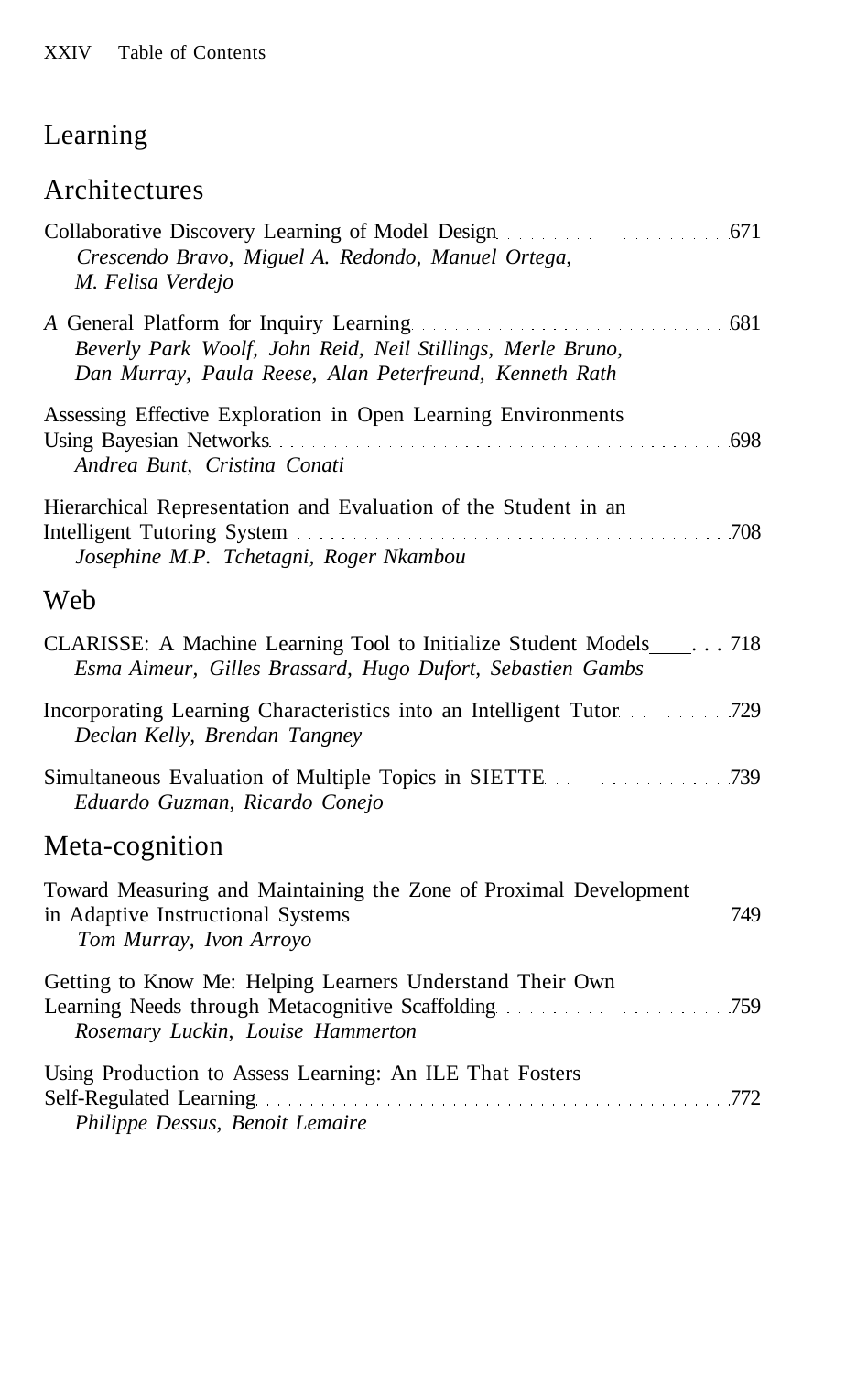#### Evaluation

# Technologies

| The Ambre ILE: How to Use Case-Based Reasoning to Teach Methods 782<br>Nathalie Guin-Duclosson, Stephanie Jean-Daubias, Sandra Nogry                                                                                                                                                                                                        |
|---------------------------------------------------------------------------------------------------------------------------------------------------------------------------------------------------------------------------------------------------------------------------------------------------------------------------------------------|
| Model-Based Reasoning for Domain Modeling in a Web^Based<br>Intelligent Tutoring System to Help Students Learn to<br>Amruth N. Kumar                                                                                                                                                                                                        |
| Jochen Budenbender, Adrian Frischauf, Georgi Goguadze,<br>Erica Metis, Paul Libbrecht, Carsten Ullrich                                                                                                                                                                                                                                      |
| The Design of a 'Motivating' Intelligent Assessment System 311<br>Katerina Georgouli                                                                                                                                                                                                                                                        |
| Dynamics                                                                                                                                                                                                                                                                                                                                    |
| Human or Computer? AutoTutor in a Bystander Turing Test 821<br>Natalie Person, Arthur C. Graesser                                                                                                                                                                                                                                           |
| Representational Decisions When Learning Population Dynamics with<br>an Instructional Simulation <i>matures in the contract of Simulation</i> 331<br>Nicolas Van Labeke, Shaaron Ainsworth                                                                                                                                                  |
| Integration of Automatic Tools for Displaying Interaction Data in<br>Aloys Mbala, Christophe Reffay, Thierry Chanier                                                                                                                                                                                                                        |
| Development                                                                                                                                                                                                                                                                                                                                 |
| Joseph E. Beck                                                                                                                                                                                                                                                                                                                              |
| An Evaluation of Intelligent Learning Environment for Problem Posing  861<br>Akira Nakano, Tsukasa Hirashima, Akira Takeuchi                                                                                                                                                                                                                |
| Using Edit Distance Algorithms to Compare Alternative Approaches<br>to ITS Authoring <b>Exercise 2.1 Contract 2.1 Contract 2.1 Contract 2.1 Contract 2.1 Contract 2.1 Contract 2.1 Contract 2.1 Contract 2.1 Contract 2.1 Contract 2.1 Contract 2.1 Contract 2.1 Contract </b><br>873<br>Shaaron Ainsworth, David Clarke, Robert Gaizauskas |
| Are ITSs Created with the REDEEM Authoring Tool More Effective<br>Shaaron Ainsworth, Shirley Grimshaw                                                                                                                                                                                                                                       |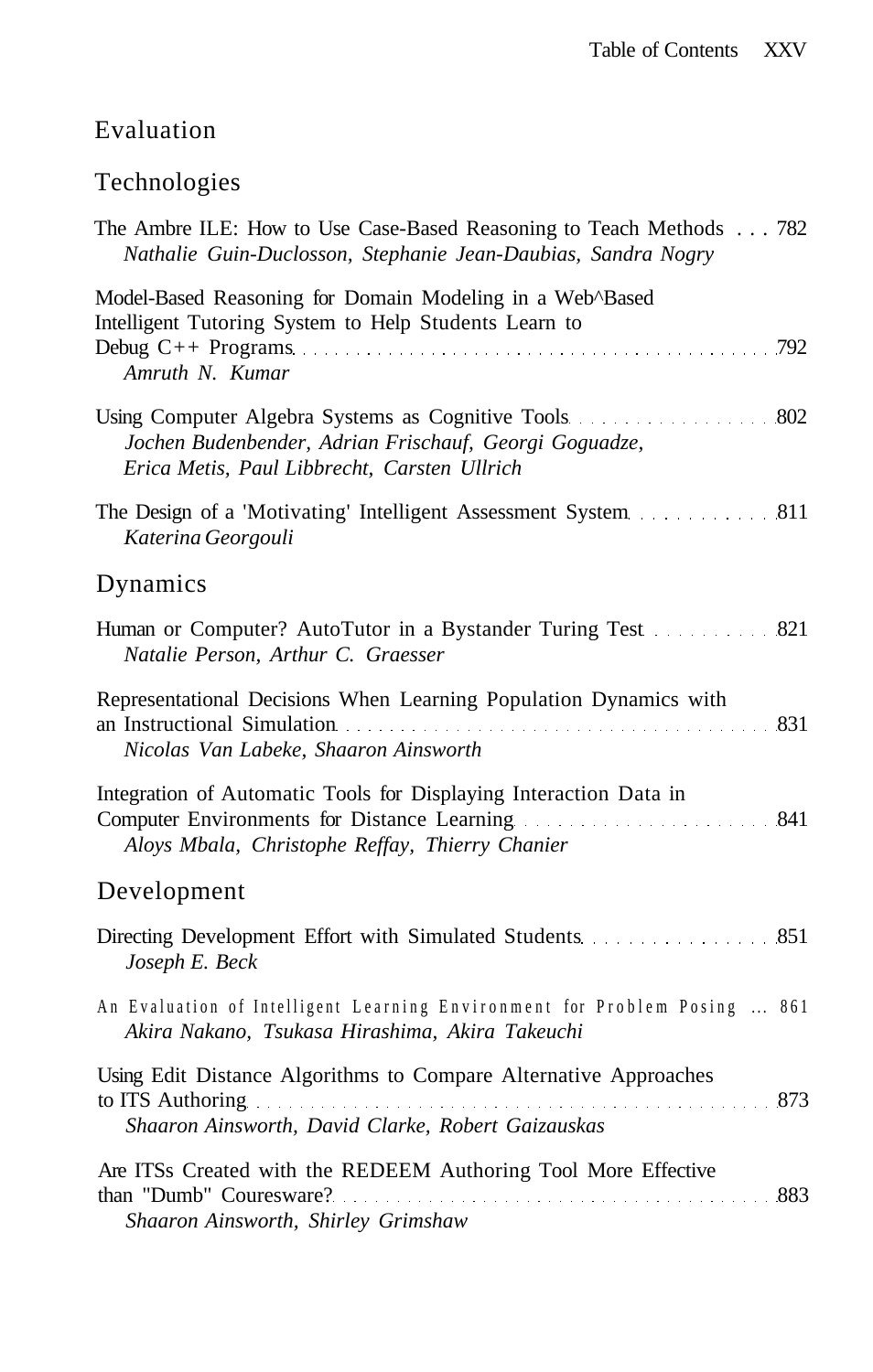#### Narrative

| Petri Gerdt, Piet Kommers, Jarkko Suhonen, Erkki Sutinen                                                                                                           |  |
|--------------------------------------------------------------------------------------------------------------------------------------------------------------------|--|
| An Agent That Helps Children to Author Rhetorically-Structured<br>Paola Rizzo, Erin Shavi, W. Lewis Johnson                                                        |  |
| "You Cannot Use My Broom! I'm the Witch, You're the Prince":<br>Collaboration in a Virtual Dramatic Game<br>Rui Prada, Ana Paiva, Isabel Machado, Catarina Gouveia |  |
| Judy Robertson, Peter Wiemer-Hastings                                                                                                                              |  |

#### Motivation and Emotions

| Informing the Detection of the Students' Motivational State:                                                                                                                                                                   |  |
|--------------------------------------------------------------------------------------------------------------------------------------------------------------------------------------------------------------------------------|--|
| An Empirical Study entertainment and the study of the study of the study of the study of the study of the study of the study of the study of the study of the study of the study of the study of the study of the study of the |  |
| Angel de Vicente, Helen Pain                                                                                                                                                                                                   |  |
| Modeling Students' Emotions from Cognitive Appraisal in                                                                                                                                                                        |  |
| Educational Games expansion of the contract of the contract of the contract of the contract of the contract of the contract of the contract of the contract of the contract of the contract of the contract of the contract of |  |
| Cristina Conati, Xiaoming Zhou                                                                                                                                                                                                 |  |
|                                                                                                                                                                                                                                |  |
| Barry Kort, Rob Reilly                                                                                                                                                                                                         |  |

#### Evaluation

#### Agents

| Perceived Characteristics and Pedagogical Efficacy of Animated    |
|-------------------------------------------------------------------|
|                                                                   |
| Kristen N. Moreno, Bianca Klettke, Kiran Nibbaragandla,           |
| Arthur C. Graesser                                                |
| Learning about the Ethical Treatment of Human Subjects in         |
| Experiments on a Web Facility with a Conversational Agent and     |
|                                                                   |
| Arthur C. Graesser, Xiangen Hu, Natalie K. Person, Craig Stewart, |
| Joe Toth, G. Tanner Jackson, Suresh Susarla, Matthew Ventura      |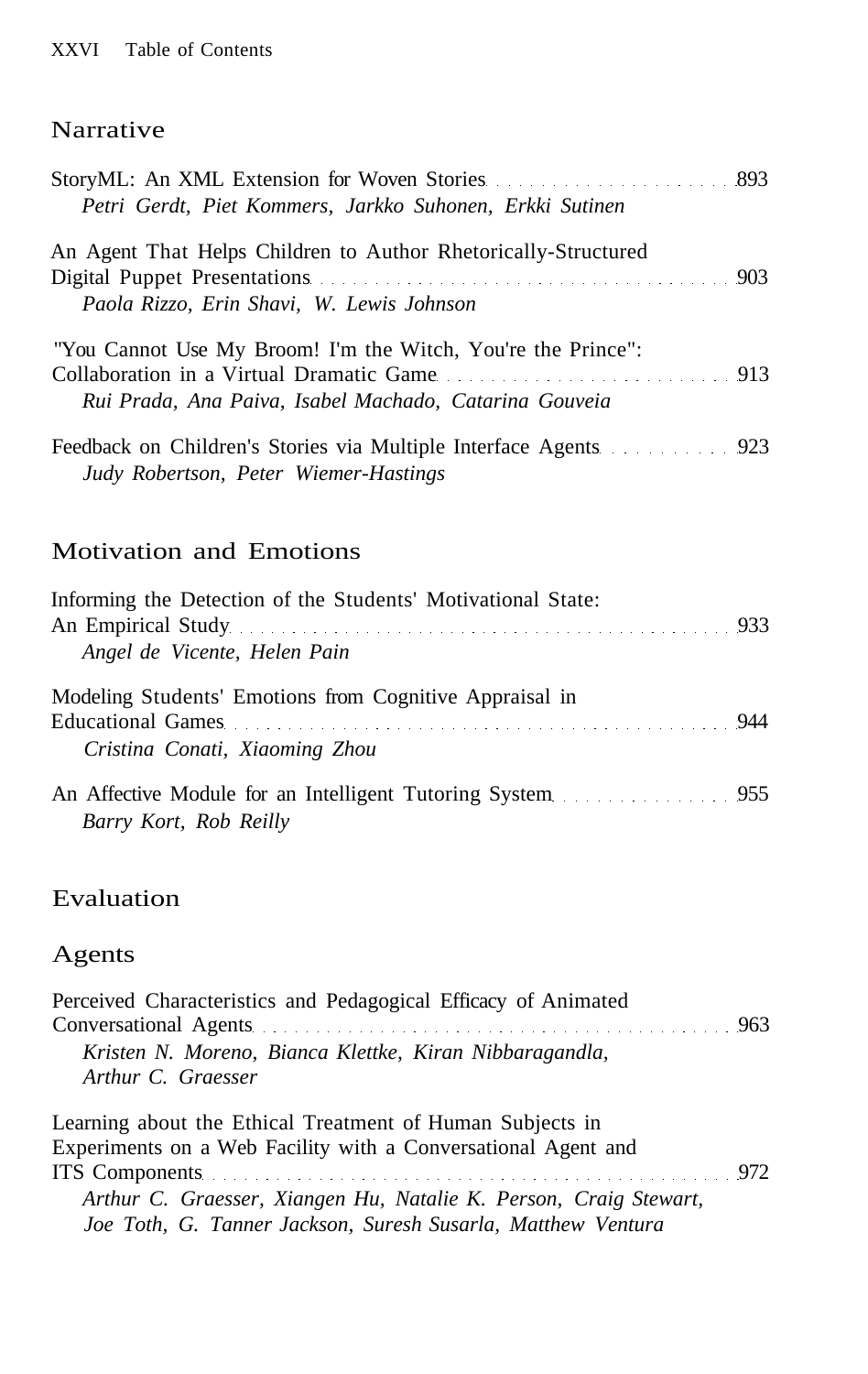| Design and Evaluation of a Navigation Agent with a Mixed Locus of |  |
|-------------------------------------------------------------------|--|
|                                                                   |  |
| Judith Masthoff                                                   |  |

# Poster Papers

| Adding Human-Provided Emotional Scaffolding to an Automated<br>Reading Tutor That Listens Increases Student Persistence 992<br>Gregory Aist, Barry Kort, Rob Reilly, Jack Mostow, Rosalind Picard                                                                                                                    |
|----------------------------------------------------------------------------------------------------------------------------------------------------------------------------------------------------------------------------------------------------------------------------------------------------------------------|
| An Approach of Reinforcement Learning Use in Tutoring Systems 993<br>Abdellah Bennane                                                                                                                                                                                                                                |
| An MPEG-4 Authoring Tool Dedicated to Teachers <b>Example 10 Set 10 Authoring</b> 100 Au<br>Dominique Deuff, Nicole Devoldere, Beatrice Foucault,<br>Isabelle Chanclou, Delphine Mantsos, Cedric Gegout, Michael Picaud                                                                                              |
| Resource Reuse and Broadband User Modelling in ie-TV. 1995<br>Benedict du Boulay, Rosemary Luckin                                                                                                                                                                                                                    |
| Integrating Adaptive Emotional Agents in ITS.<br>Jessica Faivre, Roger Nkambou, and Claude Frasson                                                                                                                                                                                                                   |
| Targeted Detection: Application to Error Detection in a<br>Helene Giroire, Francoise Le Calvez, Jacques Duma, Gerard Tisseau,<br>Marie Urtasun                                                                                                                                                                       |
| The Design of ENCAL, a Learning Environment Utilising Multiple<br>Linked Representations entertainment and the state of the state of the state of the state of the state of the state of the state of the state of the state of the state of the state of the state of the state of the state of<br>Andrew G. Harrop |
| Supporting Interaction Analysis for Collaborative Learning 1000<br>Akiko Inaba, Ryoji Ohkubo, Mitsuru Ikeda, Riichiro Mizoguchi,<br>Jun'ichi Toyoda                                                                                                                                                                  |
| Anna Lloyd                                                                                                                                                                                                                                                                                                           |
| Manolis Mavrikis, John Lee                                                                                                                                                                                                                                                                                           |
| Mobile Lessons Using Geo-referenced Data in e-Learning 1004<br>Claude Moulin, Sylvain Giroux, Antonio Pintus, Raffaella Sanna                                                                                                                                                                                        |
| Shared Scientific Argumentation for Lab Work in Physics:<br>An Application of Ethnomethodology in the Conception Process 1005<br>Nadege Neau, Alain Derycke                                                                                                                                                          |